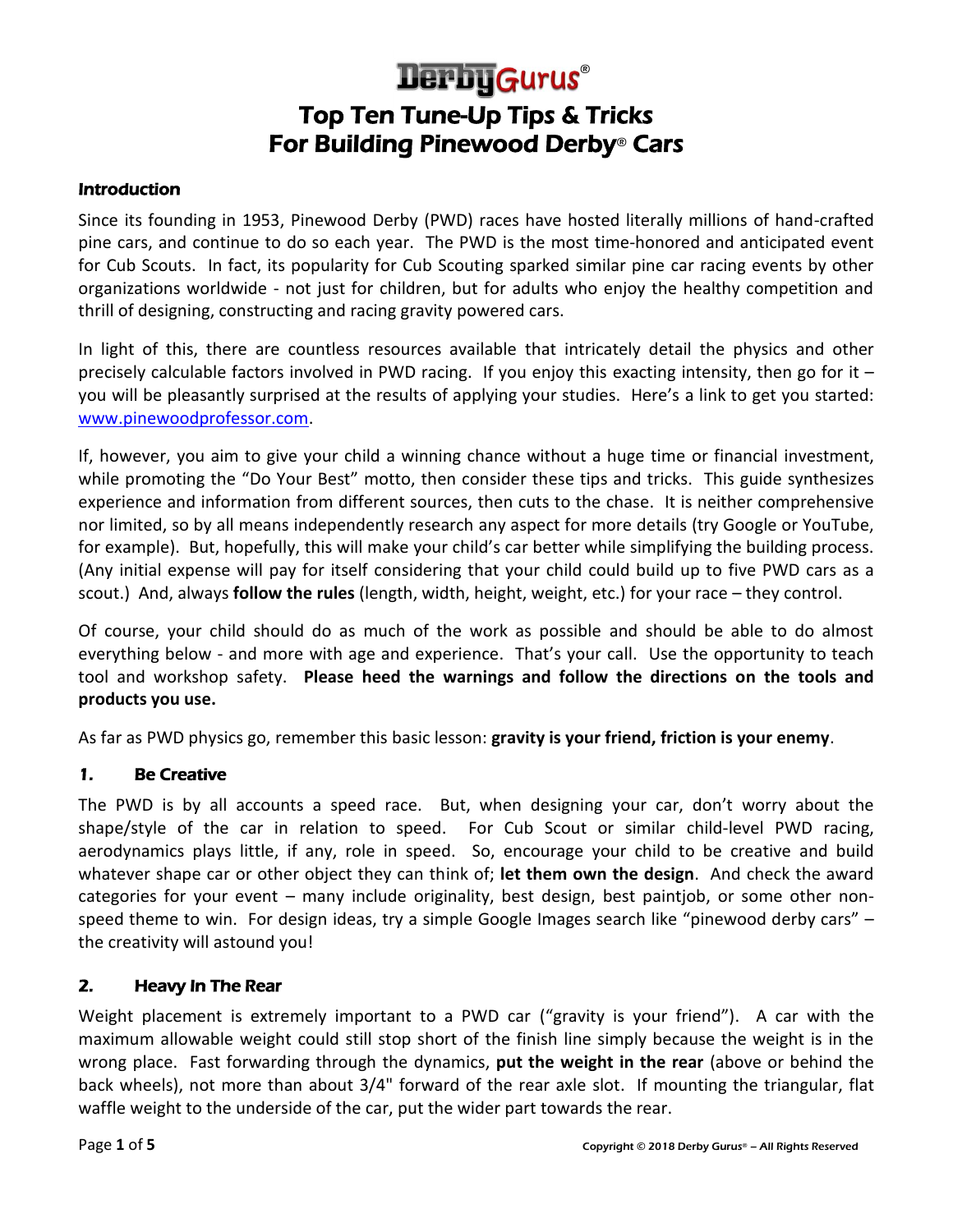## 3. Weigh As You Go

For Cub Scout PWD races (and many others), the weight of the car cannot exceed 5 ounces - and you want it to be 5 ounces. Don't suffer rejection at the final inspection because the car is 5.1 or more ounces. Then, to qualify, you have to lighten it on the spot, if possible. So, don't guess as you go; **weigh as you go**. (But not with postal scales – they are not calibrated the same and certainly not for PWD cars.) Use a food scale if you have one; if you don't, invest in a scale. Manual (holding 25 US quarters) and digital versions are available on eBay for under \$20. Consider sharing the expense with another parent. It's well worth it.

When you first open the kit, weigh the block, the axles and wheels together to check the total raw weight. Get an idea of how much weight you can add to reach 5 ounces. The block weight will decrease when you cut/shape it, but the overall car weight will increase when you add weights, wheels, axles, accessories, even paint. After you cut the basic shape, weigh it all again. After you drill the holes for weight, weigh it all again. After you install the weight, weigh it all again. After you paint it, weight it all again. After you install the wheels, weight it all again. See the pattern here? When it doubt, shoot for 4.8 – 4.9 ounces; then you can add a little exterior weight (glue a US quarter = .2 oz) underneath at the end. By the same token, if you're an ounce over, you can drill holes in the bottom – preferably the front - to remove wood mass.

## 4. While It's Still A Block

Before cutting into the pine block, take advantage of its rectangular shape to perform certain tasks. First, with the block on its side, create a round groove in each axle slot to make installing the axles later



very easy. If you have a drill press, lock a section of 3/8" dowel (or pencil) into the chuck, then with the press turned off press the axle halfway into a slot by slowly lowering the chuck. If no drill press, clamp the block down and use the 3/8" dowel to push them in slowly (tap the dowel lightly with a hammer handle, if necessary). **Take your time to go in straight** (if needed, use a penny to hold the axle against the top of the slot as you drive it in). Do one side at a time and remove the axle carefully without marring or scratching it.

Second, **sketch out the shape** of the car on the top, ends and sides so you have a cutting guide. Start with pencil, then finalize with a fine permanent marker and erase the pencil lines. (Printable patterns are available online.)



Third, **drill holes for the weights**. The easiest to install are the round, notched lead weights (but tungsten is better). Drill a test hole in a scrap of wood and check that the weight fits smoothly (usually 7/16" to 1/2" diameter). With the correct sized bit, drill the holes in the locations as explained in #2 above, keeping in mind your design and where you will be removing wood later



to form the shape of the car. (In other words, if you intend to round off the corner, don't put the weight all the way to the corner; put it further in, or in a different location.) Also, if drilling from the side or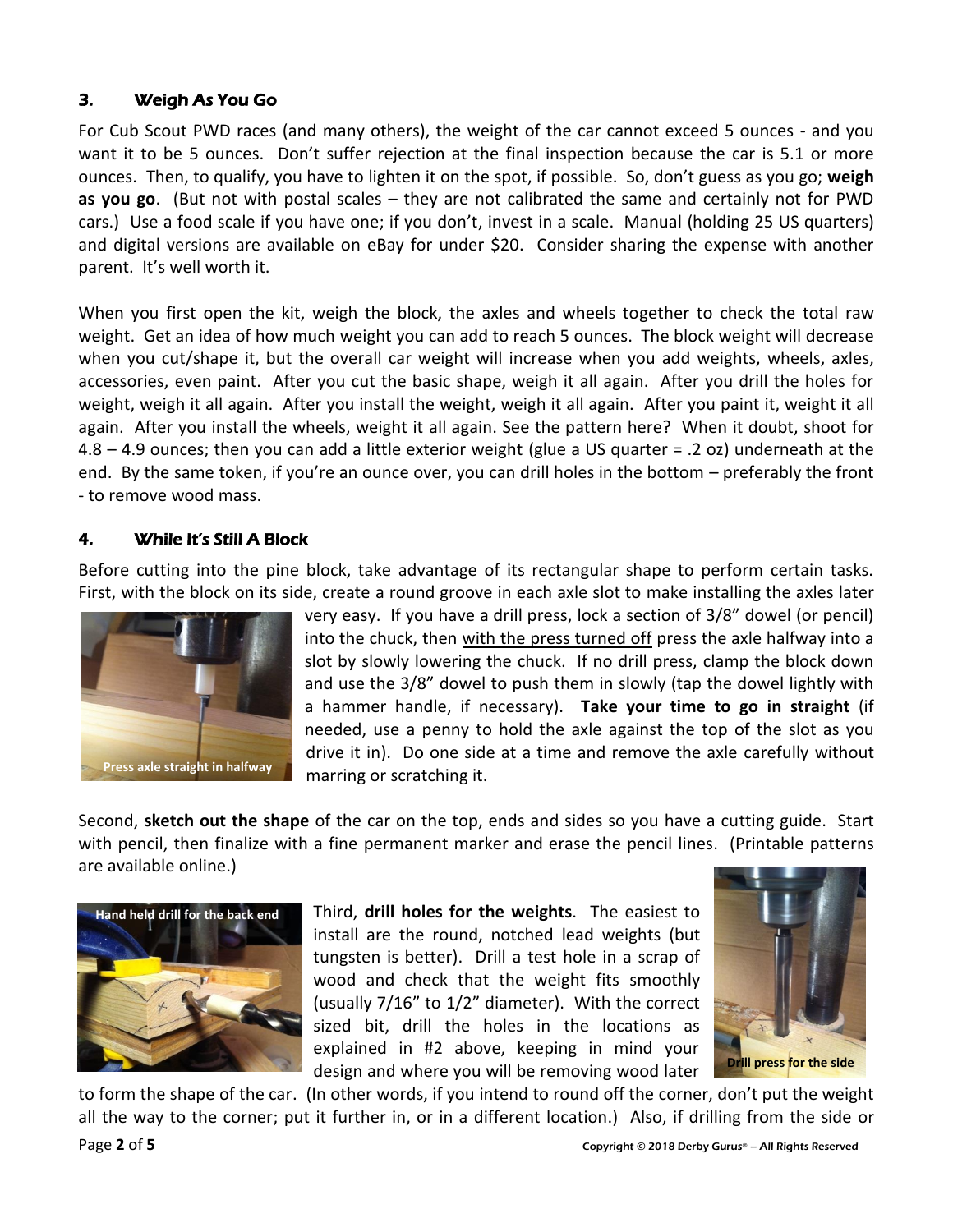bottom, try stopping just short of going through the other side to avoiding having to wood fill both ends. For best results, use a drill press that is set to stop short; if no drill press, put a piece of tape around the drill bit so you know when to stop. Then with a hacksaw cut your weight down to a length a bit shorter than the depth of the hole. Put a little wood glue into the hole, insert the weight and let dry upright. Once dry, fill the hole with wood filler, let dry and sand smooth.

# 5. Cutting & Shaping

The most time-consuming part of building a PWD car is the cutting and shaping. If you are relatively handy and have a decent selection of tools, you will know how to reduce the block to your design. Generally, for cutting and shaping PWD cars, it's easier and safer to use stationary tools and move the wood rather than trying to move the tool against the small block. So, **a band saw and overturned belt sander** (or drum sander in a drill press) **are invaluable**. If you don't own them, find someone who does. A handheld electric jig saw can also be useful, but clamp down the block when cutting. (While a manual coping saw is a commonly suggested tool, you will probably toss it across the room in frustration after five minutes.) After the rough cutting and shaping, orbital/vibrating sanders can slowly remove more material and smooth out the final shape. If you have a Dremel, consider adding some finer details. Then finish off all surfaces with 220 grit sandpaper by hand.

# 6. Painting & Finishing

Once the car is shaped, smooth and dusted off, it's time to paint. To provide a way to hold and hang the car while painting and drying, install a 1 1/2" long round end screw hook on an angle in the center of one of the axle slots underneath the car. Next, coat all surfaces evenly with Kilz or similar waterbased spray or brush-on primer. Once the primer is dry, inspect the surfaces and fill any major imperfections with wood filler, sand and re-prime.

For the top coat, use acrylic hobby/arts and crafts paints. They are inexpensive, available in many colors, clean up with water, dry quickly, apply effortlessly by brush and can easily be repainted if a mistake is made. You can even mix and apply multiple colors for detail with ease. Once the paint is dry and you are



satisfied with the result, seal the entire car with 2 to 3 thin coats of a fast-drying clear spray. This will provide a nice clean, protective finish.

# 7. Polish The Axles & Wheels

As important as weight placement is having smooth axles and wheels ("friction is your enemy"). **They MUST be polished.** There are four key friction points on a PWD car that need to be minimized as much



as possible: (a) where the axle shaft rubs against the inside of the wheel bore; (b) where the inner wheel hub rubs against the side of the car; (c) where the underside of the axle head rubs against the **Wheel mandrel Axle polishing kit with pumice**



outer wheel hub; and (d) where the wheels touch the race track. **These need** 

**to be smooth.** So, a wheel mandrel and an axle polishing compound are an absolute must (available at [www.maximum-velocity.com\)](http://www.maximum-velocity.com/).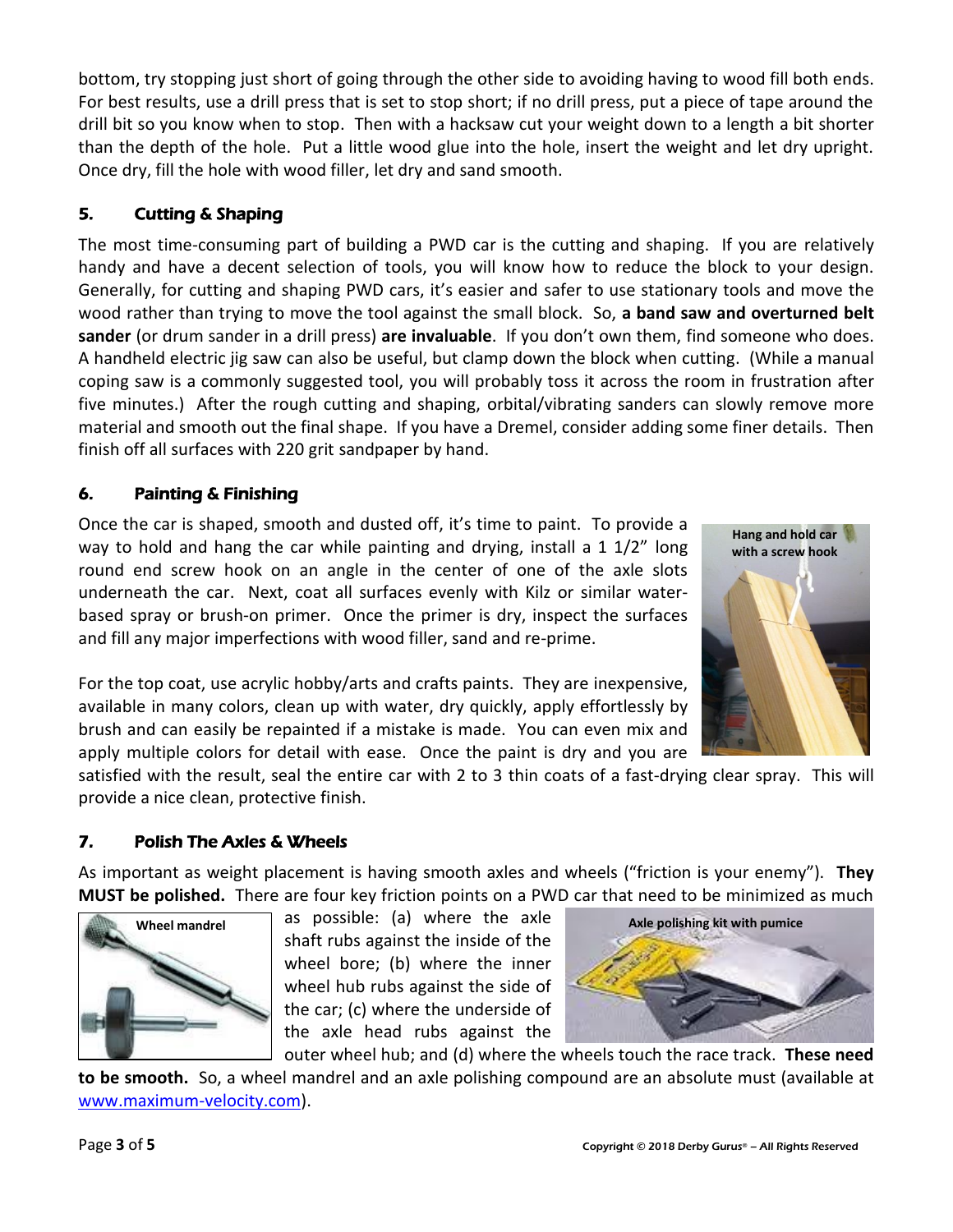

Put each axle in a drill press or secured handheld drill to smooth them out while they spin. Starting with a small fine file, remove those tiny parallel

crimp marks toward the top of the axle and the burrs on the underside of the head. Next, smooth those surfaces with a strip of wet 600 or 800 "wet/dry" sandpaper or Emory cloth. Then apply the polishing compound as per its directions. Polish until you can see your



reflection in the top half of the axle! Finish off the shaft by spinning on some dry lubrication (see #9 below) with a soft cotton pad.

As for the wheels, use the mandrel to spin each one in the drill press (or drill) slowly and use the wet sandpaper or fine steel wool to smooth the outside surface, if necessary (newer version PWD wheels are remarkably smooth already). Make sure the paper is wet and apply very light pressure so you don't melt the wheel. Touch it only a second at a time. You just want to smooth off any imperfections in the plastic surface, not change its shape. When out of the mandrel, give the inner wheel hub a few light passes on the wet sandpaper.



### 8. Wheel Alignment

If you followed #4 above, then your axles will slide in easily and align themselves snuggly with the top of the axle slot. But, the inner wheel hub needs to be close to, but not touching, the side of the car. So,



create a spacer by tearing off the flap of the PWD kit box and cutting a 1/2" long narrow V groove. Slip the axle through the wheel, insert the axle part-way into the slot and slip the spacer groove all the way onto the axle and hold it against the car body. Using that dowel from #4 above, slowly push the axle in by hand **Simple spacer using box end Push William Call DOUY.** USING that dower from  $\mu$ + Push wheel against spacer



until the inner wheel hub touches the spacer; then remove the spacer. Repeat for the other wheels and they will all end up spaced evenly from the car. When doing the other side, avoid putting pressure on the wheels you just spaced by blocking up the car body so the wheels don't touch the work surface.



Next, place the car on a flat surface and make sure all the wheels are touching it. If not, carefully use a small screwdriver to gently push one end of the axle (the point end vs. the wheel end) deeper into the slot, depending on whether you need to lower or raise a wheel. Once they are all aligned to the surface, give the car a gentle push just to make sure it travels (relatively) straight – if you followed the above steps, it should. If not, visually check the spacing and surface alignment again.